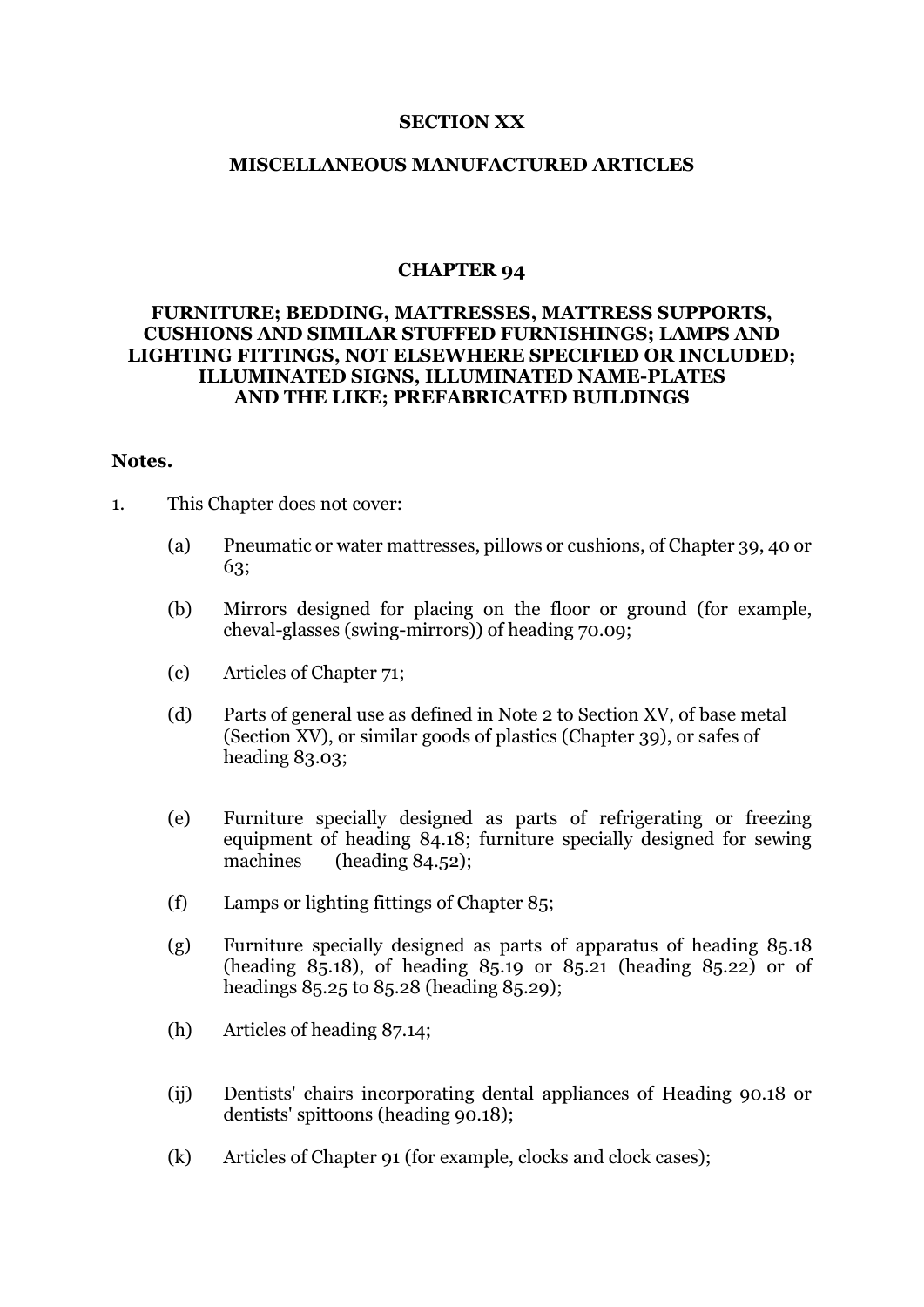- (l) Toy furniture or toy lamps or lighting fittings (heading 95.03), billiard tables or other furniture specially constructed for games (heading 95.04), furniture for conjuring tricks or decorations (other than electric garlands) such as Chinese lanterns (heading 95.05); or
- (m) Monopods, bipods, tripods and similar articles (heading 96.20).
- 1. The articles (other than parts) referred to in headings 94.01 to 94.03 are to be classified in those headings only if they are designed for placing on the floor or ground.

The following are, however, to be classified in the above-mentioned headings even if they are designed to be hung, to be fixed to the wall or to stand one on the other:

- (a) Cupboards, bookcases, other shelved furniture (including single shelves presented with supports for fixing them to the wall) and unit furniture;
- (b) Seats and beds.
- 3. (A) In headings 94.01 to 94.03 references to parts of goods do not include references to sheets or slabs (whether or not cut to shape but not combined with other parts) of glass (including mirrors), marble or other stone or of any other material referred to in Chapter 68 or 69.
	- (B) Goods described in heading 94.04, presented separately, are not to be classified in heading 94.01, 94.02 or 94.03 as parts of goods.
- 4. For the purposes of heading 94.06, the expression "prefabricated buildings" means buildings which are finished in the factory or put up as elements, presented together, to be assembled on site, such as housing or worksite accommodation, offices, schools, shops, sheds, garages or similar buildings.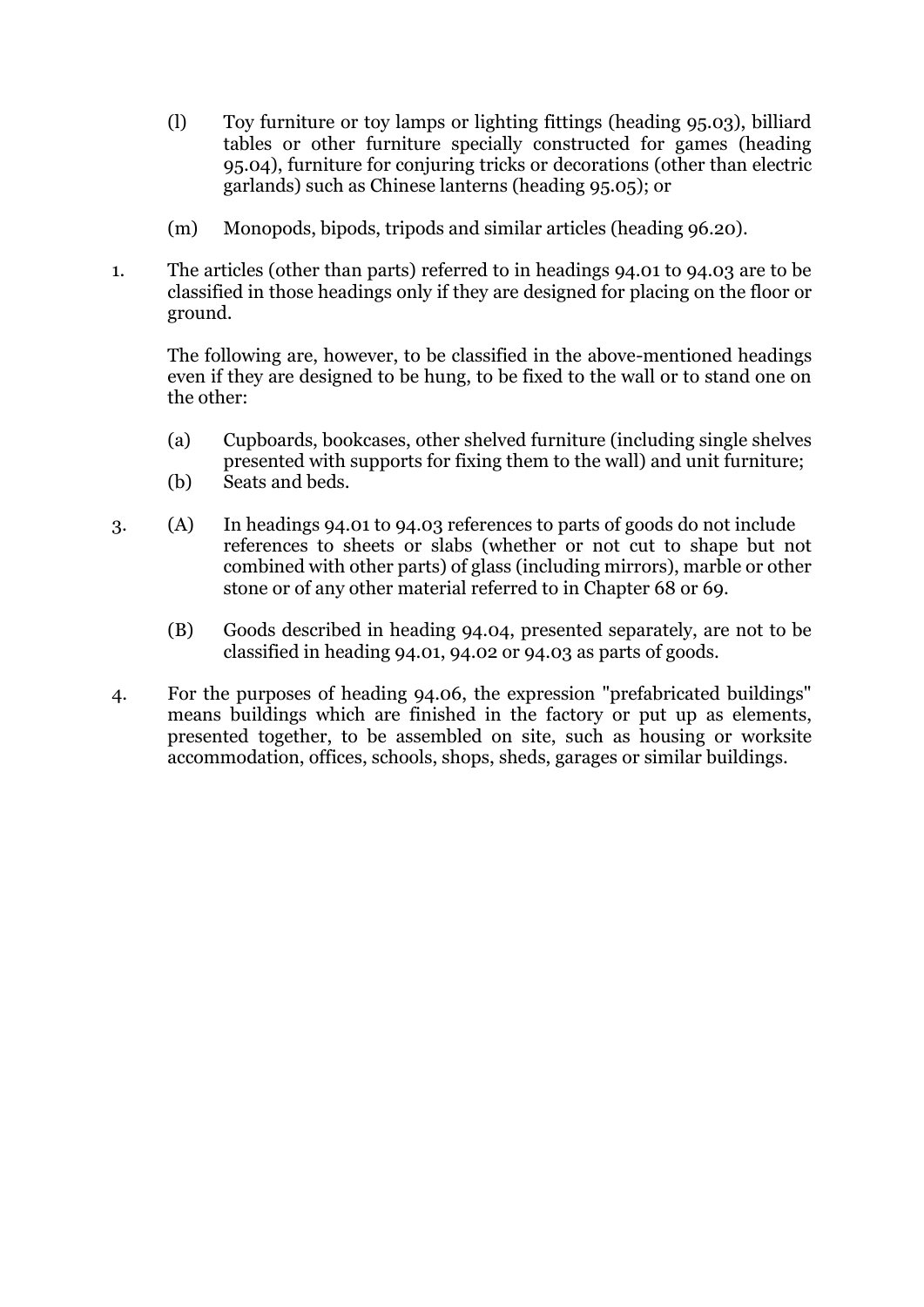| <b>HS</b> | <b>CET</b> | <b>DESCRIPTION OF GOODS</b>                                                    | <b>DUTY</b><br><b>RATE</b> | <b>UNIT</b>     | <b>SITC</b><br><b>REV4</b> |
|-----------|------------|--------------------------------------------------------------------------------|----------------------------|-----------------|----------------------------|
| 94.01     |            | Seats (other than those of heading 94.02), whether                             |                            |                 |                            |
|           |            | or not convertible into beds, and parts thereof.                               |                            |                 |                            |
| 9401.10   | 00         | - Seats of a kind used for aircraft                                            | 25%                        | kg & u          | 821.11                     |
| 9401.20   | 00         | - Seats of a kind used for motor vehicles:                                     |                            |                 |                            |
| 9401.20   | 10         | --- Seats of a kind used for motor vehicles as a child<br>restraint            | 25%                        | kg & u          | 821.121                    |
| 9401.20   | 90         | --- Other seats of a kind used for motor vehicles                              | 25%                        | kg & u          | 821.129                    |
| 9401.30   | 00         | - Swivel seats with variable height adjustment                                 | 25%                        | kg & u          | 821.14                     |
| 9401.40   | 00         | - Seats other than garden seats or camping equipment,<br>convertible into beds | 25%                        | kg & u          | 821.15                     |
|           |            | - Seats of cane, osier, bamboo or similar materials:                           |                            |                 |                            |
| 9401.52   | 00         | - - Of bamboo                                                                  | 25%                        | kg & u          | 821.133                    |
| 9401.53   | 00         | - - Of rattan                                                                  | 25%                        | $\text{kg}$ & u | 821.134                    |
| 9401.59   | 00         | - - Other                                                                      | 25%                        | kg & u          | 821.139                    |
|           |            | - Other seats, with wooden frames:                                             |                            |                 |                            |
| 9401.61   | 00         | - - Upholstered                                                                | 25%                        | kg & u          | 821.161                    |
| 9401.69   | 00         | - - Other                                                                      | 25%                        | kg & u          | 821.169                    |
|           |            | - Other seats, with metal frames:                                              |                            |                 |                            |
| 9401.71   | 00         | - - Upholstered                                                                | 25%                        | kg & u          | 821.171                    |
| 9401.79   | $00\,$     | - - Other                                                                      | 25%                        | kg & u          | 821.179                    |
| 9401.80   | 00         | - Other seats                                                                  | 25%                        | $\text{kg}$ & u | 821.18                     |
| 9401.90   | 00         | - Parts                                                                        | 25%                        | $\mathrm{kg}$   | 821.19                     |
| 94.02     |            | Medical, surgical, dental or veterinary furniture                              |                            |                 |                            |
|           |            | (for example, operating tables, examination tables,                            |                            |                 |                            |
|           |            | hospital beds with mechanical fittings, dentists'                              |                            |                 |                            |
|           |            | chairs); barbers' chairs and similar chairs, having                            |                            |                 |                            |
|           |            | rotating as well as both reclining and elevating                               |                            |                 |                            |
|           |            | movements; parts of the foregoing articles.                                    |                            |                 |                            |
| 9402.10   | $00\,$     | - Dentists', barbers' or similar chairs and parts thereof                      | 10%                        | kg              | 872.41                     |
| 9402.90   | 00         | - Other                                                                        | 10%                        | kg              | 872.49                     |
| 94.03     |            | Other furniture and parts thereof.                                             |                            |                 |                            |
| 9403.10   | 00         | - Metal furniture of a kind used in offices                                    | 10%                        | $\rm kg$        | 821.31                     |
| 9403.20   | 00         | - Other metal furniture:                                                       |                            |                 |                            |
| 9403.20   | 10         | --- Of a kind used in schools, churches and                                    | 20%                        | kg              | 821.391                    |
|           |            | laboratories                                                                   |                            |                 |                            |
| 9403.20   | 90         | $--$ Other                                                                     | 25%                        | kg              | 821.399                    |
| 9403.30   | 00         | - Wooden furniture of a kind used in offices                                   | 10%                        | kg & u          | 821.51                     |
| 9403.40   | 00         | - Wooden furniture of a kind used in the kitchen                               | 25%                        | kg & u          | 821.53                     |
| 9403.50   | 00         | - Wooden furniture of a kind used in the bedroom                               | 25%                        | kg & u          | 821.55                     |
| 9403.60   | 00         | - Other wooden furniture:                                                      |                            |                 |                            |
| 9403.60   | 10         | --- Of a kind used in schools, churches and<br>laboratories                    | 20%                        | kg & u          | 821.591                    |
| 9403.60   | 90         | $--$ Other                                                                     | 25%                        | kg & u          | 821.599                    |
| 9403.70   | $00\,$     | - Furniture of plastics:                                                       |                            |                 |                            |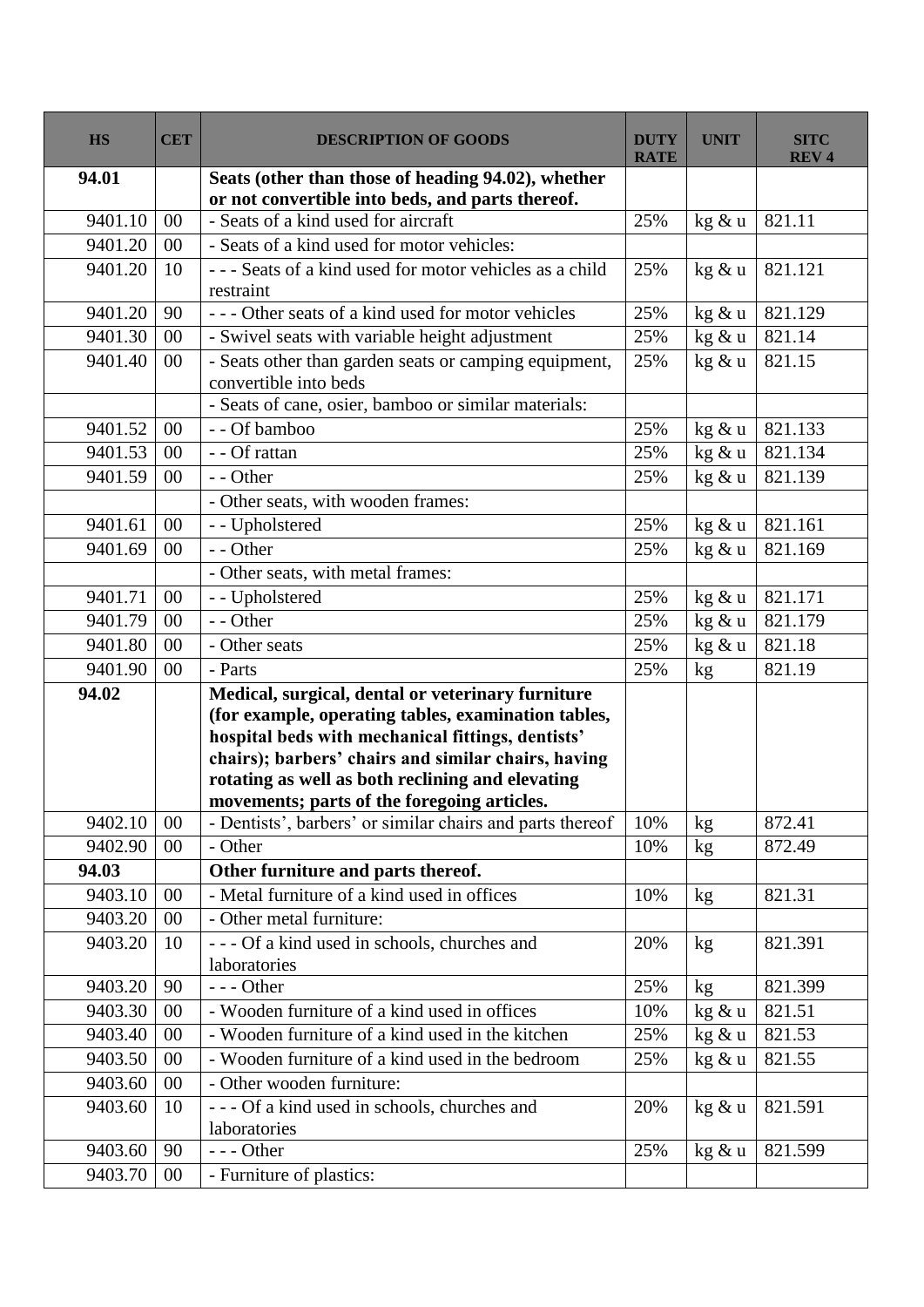| <b>HS</b> | <b>CET</b> | <b>DESCRIPTION OF GOODS</b>                                                                                                                                                                                                                                                                       | <b>DUTY</b><br><b>RATE</b> | <b>UNIT</b> | <b>SITC</b><br><b>REV4</b> |
|-----------|------------|---------------------------------------------------------------------------------------------------------------------------------------------------------------------------------------------------------------------------------------------------------------------------------------------------|----------------------------|-------------|----------------------------|
| 9403.70   | 10         | --- Of a kind used in offices                                                                                                                                                                                                                                                                     | 10%                        | kg          | 821.711                    |
| 9403.70   | 20         | --- Of a kind used in schools, churches and<br>laboratories                                                                                                                                                                                                                                       | 20%                        | kg          | 821.712                    |
| 9403.70   | 90         | $--$ Other                                                                                                                                                                                                                                                                                        | 25%                        | kg          | 821.719                    |
|           |            | - Furniture of other materials, including cane, osier,<br>bamboo or similar materials:                                                                                                                                                                                                            |                            |             |                            |
| 9403.82   | 00         | - - Of bamboo:                                                                                                                                                                                                                                                                                    |                            |             |                            |
| 9403.82   | 10         | --- Of a kind used in offices                                                                                                                                                                                                                                                                     | 10%                        | kg          | 821.7911                   |
| 9403.82   | 20         | --- Of a kind used in schools, churches and<br>laboratories                                                                                                                                                                                                                                       | 20%                        | kg          | 821.7912                   |
| 9403.82   | 90         | $--$ Other                                                                                                                                                                                                                                                                                        | 25%                        | kg          | 821.7919                   |
| 9403.83   | 00         | - - Of rattan:                                                                                                                                                                                                                                                                                    |                            |             |                            |
| 9403.83   | 10         | --- Of a kind used in offices                                                                                                                                                                                                                                                                     | 10%                        | kg          | 821.7921                   |
| 9403.83   | 20         | --- Of a kind used in schools, churches and<br>laboratories                                                                                                                                                                                                                                       | 20%                        | kg          | 821.7922                   |
| 9403.83   | 90         | $--$ Other                                                                                                                                                                                                                                                                                        | 25%                        | kg          | 821.7929                   |
|           |            | $-$ - Other:                                                                                                                                                                                                                                                                                      |                            |             |                            |
| 9403.89   | 10         | --- Of a kind used in offices                                                                                                                                                                                                                                                                     | 10%                        | kg          | 821.7981                   |
| 9403.89   | 20         | --- Of a kind used in schools, churches and<br>laboratories                                                                                                                                                                                                                                       | 20%                        | kg          | 821.7982                   |
| 9403.89   | 90         | $--$ Other                                                                                                                                                                                                                                                                                        | 25%                        | kg          | 821.7989                   |
| 9403.90   | 00         | - Parts                                                                                                                                                                                                                                                                                           | 25%                        | kg          | 821.8                      |
| 94.04     |            | Mattress supports; articles of bedding and similar<br>furnishing (for example, mattresses, quilts,<br>eiderdowns, cushions, pouffes and pillows) fitted<br>with springs or stuffed or internally fitted with any<br>material or of cellular rubber or plastics, whether<br>or not covered.        |                            |             |                            |
| 9404.10   | $00\,$     | - Mattress supports                                                                                                                                                                                                                                                                               | 25%                        | kg & u      | 821.21                     |
|           |            | - Mattresses:                                                                                                                                                                                                                                                                                     |                            |             |                            |
| 9404.21   | $00\,$     | - - Of cellular rubber or plastics, whether or not<br>covered                                                                                                                                                                                                                                     | 25%                        | kg & u      | 821.23                     |
| 9404.29   | $00\,$     | - - Of other materials                                                                                                                                                                                                                                                                            | 25%                        | kg & u      | 821.25                     |
| 9404.30   | $00\,$     | - Sleeping bags                                                                                                                                                                                                                                                                                   | 25%                        | kg & u      | 821.27                     |
| 9404.90   | $00\,$     | - Other                                                                                                                                                                                                                                                                                           | 25%                        | kg & u      | 821.29                     |
| 94.05     |            | Lamps and lighting fittings including searchlights<br>and spotlights and parts thereof, not elsewhere<br>specified or included; illuminated signs,<br>illuminated name-plates and the like, having a<br>permanently fixed light source, and parts thereof<br>not elsewhere specified or included. |                            |             |                            |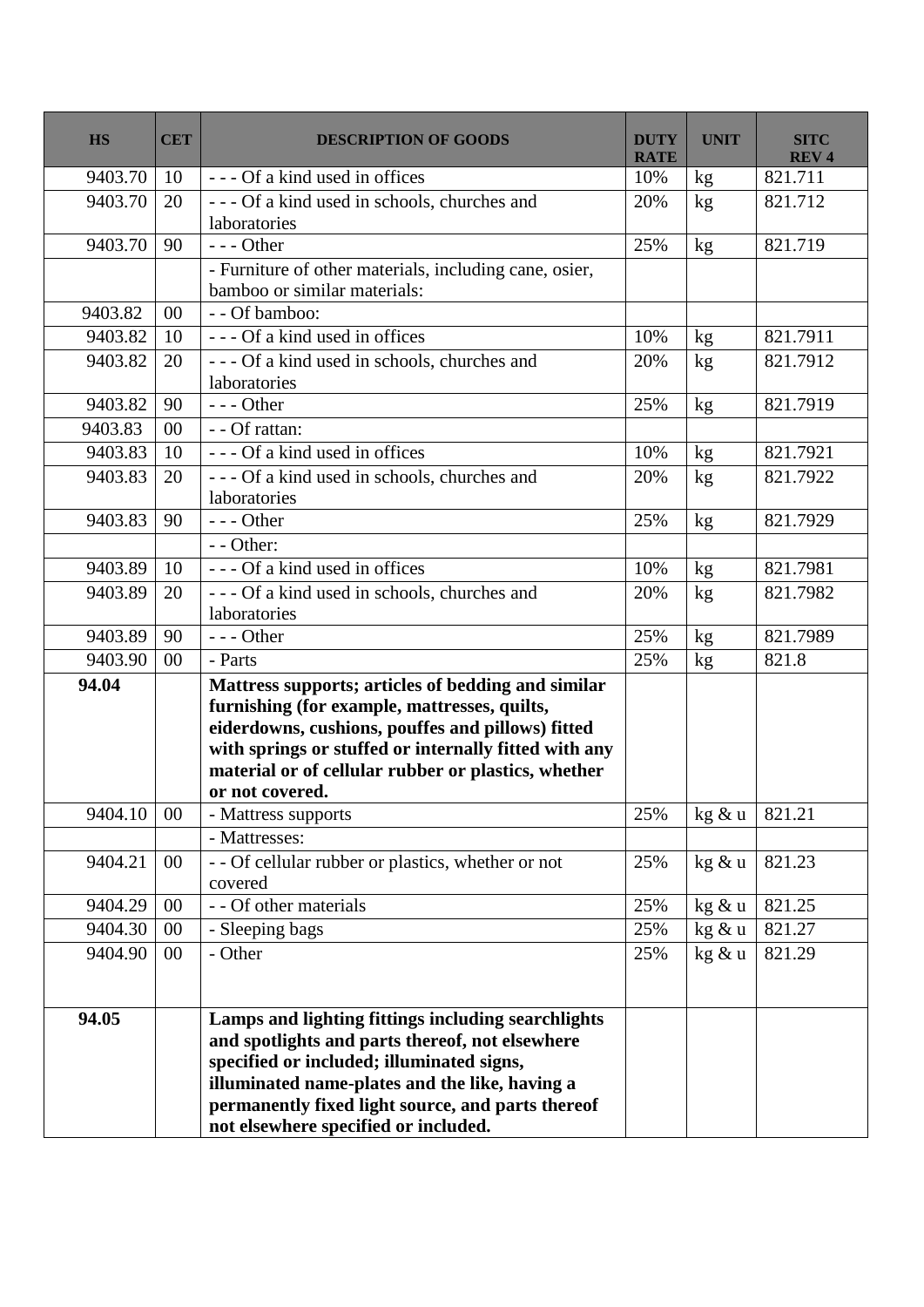| <b>HS</b> | <b>CET</b> | <b>DESCRIPTION OF GOODS</b>                             | <b>DUTY</b><br><b>RATE</b> | <b>UNIT</b>     | <b>SITC</b><br><b>REV4</b> |
|-----------|------------|---------------------------------------------------------|----------------------------|-----------------|----------------------------|
| 9405.10   | $00\,$     | - Chandeliers and other electric ceiling or wall        | 25%                        | kg & u          | 813.11                     |
|           |            | lighting fittings, excluding those of a kind used for   |                            |                 |                            |
|           |            | lighting public open spaces or thoroughfares            |                            |                 |                            |
| 9405.20   | $00\,$     | - Electric table, desk, bedside or floor-standing lamps | 25%                        | kg & u          | 813.13                     |
| 9405.30   | $00\,$     | - Lighting sets of a kind used for Christmas trees      | 25%                        | kg & u          | 894.41                     |
| 9405.40   | $00\,$     | - Other electric lamps and lighting fittings            | 25%                        | kg              | 813.15                     |
| 9405.50   | $00\,$     | - Non-electrical lamps and lighting fittings            | 25%                        | kg <sub>2</sub> | 813.17                     |
| 9405.60   | $00\,$     | - Illuminated signs, illuminated name-plates and the    | 25%                        | kg & u          | 813.2                      |
|           |            | like                                                    |                            |                 |                            |
|           |            | - Parts:                                                |                            |                 |                            |
| 9405.91   | $00\,$     | - - Of glass                                            | 25%                        | kg              | 813.91                     |
| 9405.92   | $00\,$     | - - Of plastics                                         | 25%                        | kg              | 813.92                     |
| 9405.99   | $00\,$     | - - Other                                               | 25%                        | kg              | 813.99                     |
| 94.06     |            | Prefabricated buildings.                                |                            |                 |                            |
| 9406.10   | 00         | - Of wood                                               | 10%                        | kg              | 811.01                     |
| 9406.90   | 00         | - Other:                                                |                            |                 |                            |
| 9406.90   | 10         | - - - Mainly of aluminium                               | 5%                         | kg              | 811.02                     |
| 9406.90   | 20         | - - - Mainly of steel                                   | 5%                         | kg              | 811.03                     |
| 9406.90   | 90         | --- Other                                               | 5%                         | kg              | 811.09                     |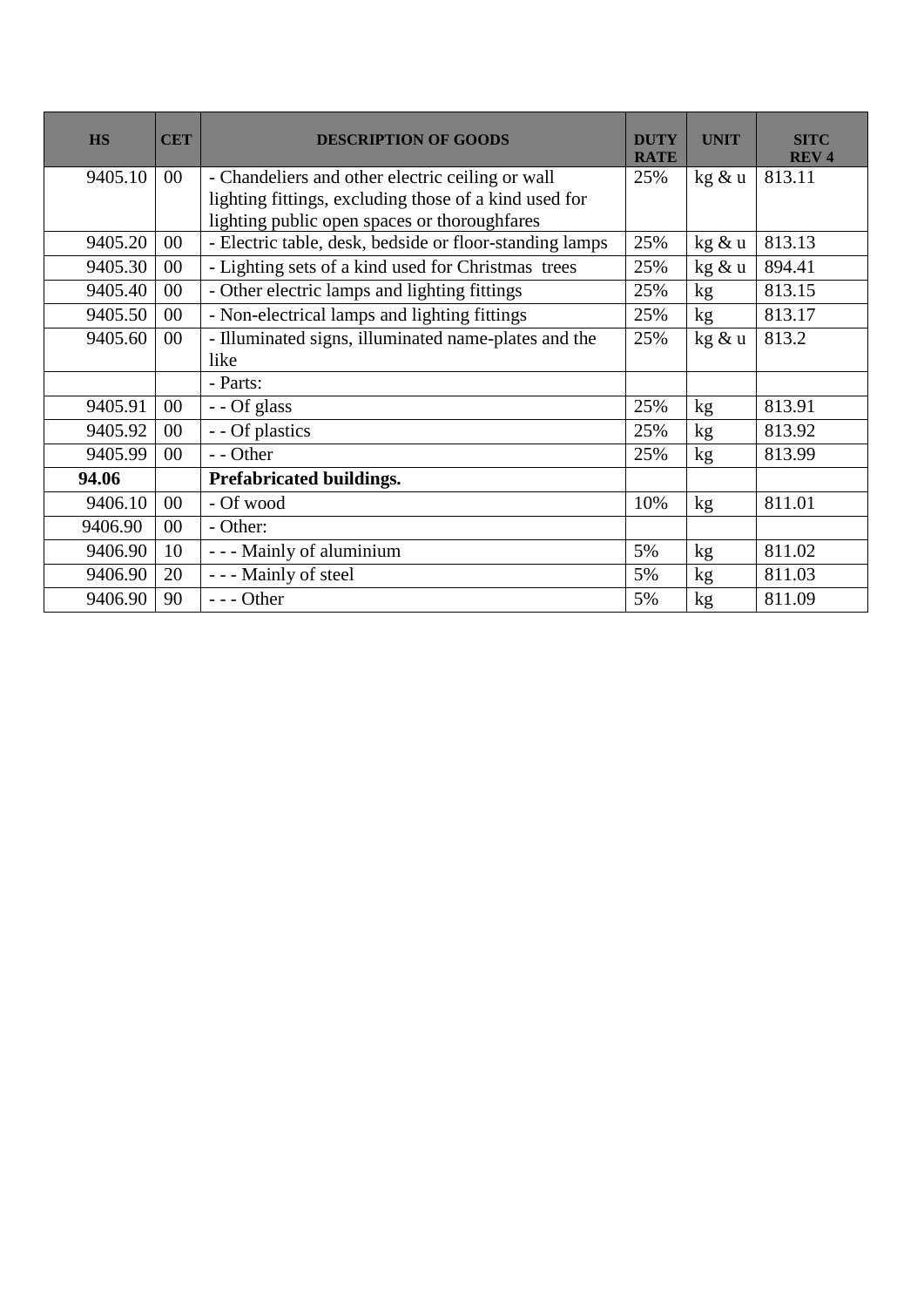## **CHAPTER 95**

## **TOYS, GAMES AND SPORTS REQUISITES; PARTS AND ACCESSORIES THEREOF**

### **Notes.**

- 1. This Chapter does not cover:
	- (a) Candles (heading 34.06);
	- (b) Fireworks or other pyrotechnic articles of heading 36.04;
	- (c) Yarns, monofilament, cords or gut or the like for fishing, cut to length but not made up into fishing lines, of Chapter 39, heading 42.06 or Section XI;
	- (d) Sports bags or other containers of heading 42.02, 43.03 or 43.04;
	- (e) Fancy dress of textiles, of Chapter 61 or 62; sports clothing and special articles of apparel of textiles, of Chapter 61 or 62, whether or not incorporating incidentally protective components such as pads or padding in the elbow, knee or groin areas (for example, fencing clothing or soccer goalkeeper jerseys);
	- (f) Textile flags or bunting, or sails for boats, sailboats or land craft, of Chapter 63;
	- (g) Sports footwear (other than skating boots with ice or roller skates attached) of Chapter 64, or sports headgear of Chapter 65;
	- (h) Walking-sticks, whips, riding-crops or the like (heading 66.02), or parts thereof (heading 66.03);
	- (ij) Unmounted glass eyes for dolls or other toys, of heading 70.18;
	- (k) Parts of general use, as defined in Note 2 to Section XV, of base metal (Section XV), or similar goods of plastics (Chapter 39);
	- (l) Bells, gongs or the like of heading 83.06;
	- (m) Pumps for liquids (heading 84.13), filtering or purifying machinery and apparatus for liquids or gases (heading 84.21), electric motors (heading 85.01), electric transformers (heading 85.04), discs, tapes, solid-state non-volatile storage devices, "smart cards" and other media for the recording of sound or of other phenomena, whether or not recorded (heading 85.23), radio remote control apparatus (heading 85.26) or cordless infrared remote control devices (heading 85.43);
	- (n) Sports vehicles (other than bobsleighs, toboggans and the like) of Section XVII;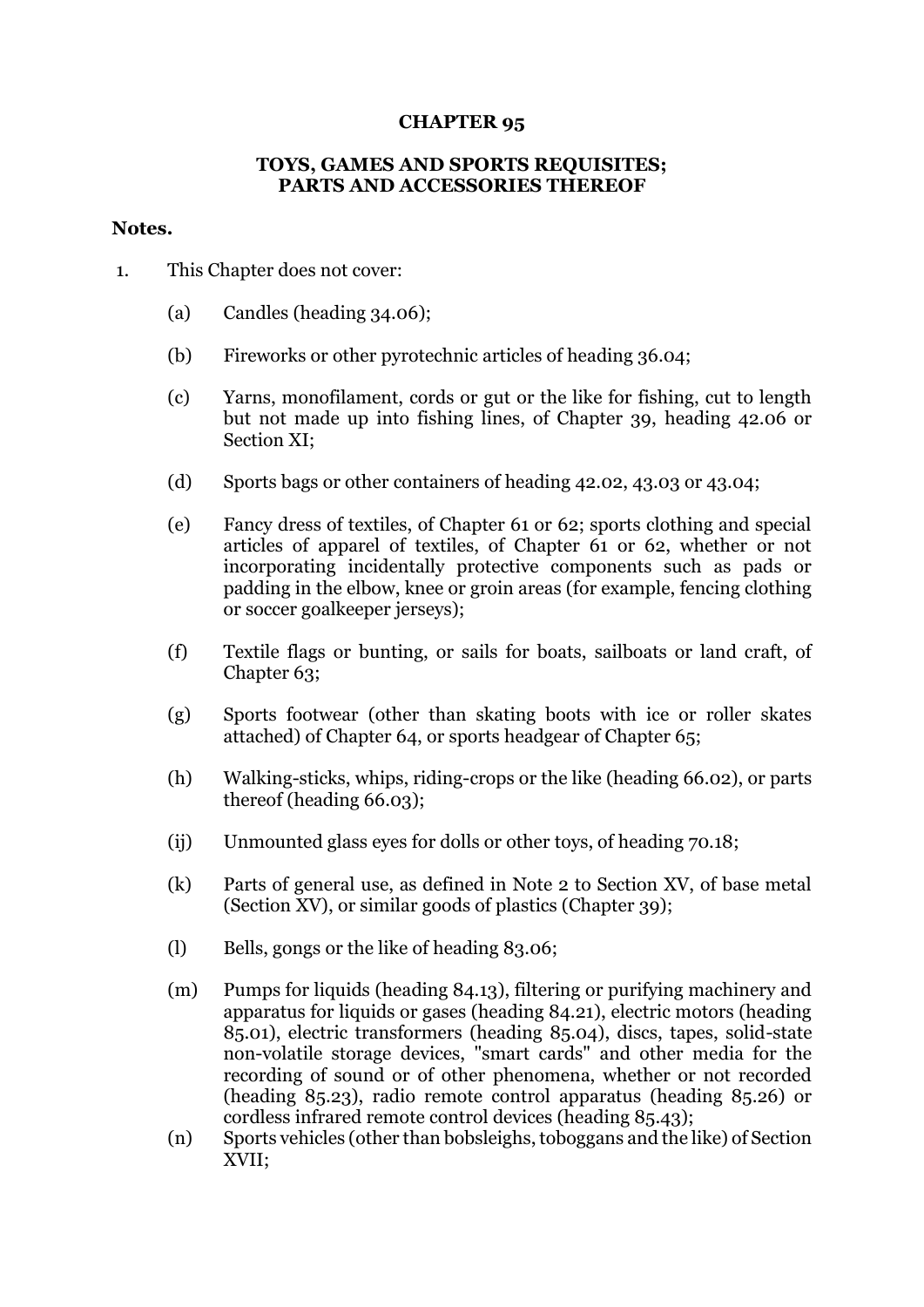- (o) Children's bicycles (heading 87.12);
- (p) Sports craft such as canoes and skiffs (Chapter 89), or their means of propulsion (Chapter 44 for such articles made of wood);
- (q) Spectacles, goggles or the like, for sports or outdoor games (heading 90.04);
- (r) Decoy calls or whistles (heading 92.08);
- (s) Arms or other articles of Chapter 93;
- (t) Electric garlands of all kinds (heading 94.05);
- (u) Monopods, bipods, tripods and similar articles (heading 96.20);
- (v) Racket strings, tents or other camping goods, or gloves, mittens and mitts (classified according to their constituent material); or
- (w) Tableware, kitchenware, toilet articles, carpets and other textile floor coverings, apparel, bed linen, table linen, toilet linen, kitchen linen and similar articles having a utilitarian function (classified according to their constituent material).
- 2. This Chapter includes articles in which natural or cultured pearls, precious or semi-precious stones (natural, synthetic or reconstructed), precious metal or metal clad with precious metal constitute only minor constituents.
- 2. Subject to Note 1 above, parts and accessories which are suitable for use solely or principally with articles of this Chapter are to be classified with those articles.
- 4. Subject to the provisions of Note 1 above, heading 95.03 applies *inter alia* to articles of this heading combined with one or more items, which cannot be considered as sets under the terms of General Interpretative Rule 3 (b), and which, if presented separately, would be classified in other headings, provided the articles are put up together for retail sale and the combinations have the essential character of toys.
- 5. Heading 95.03 does not cover articles which, on account of their design, shape or constituent material, are indentifiable as intended exclusively for animals, for example, "pet toys" (classification in their own appropriate heading).

# **Subheading Note.**

- 1. Subheading 9504.50 covers:
	- (a) Video game consoles from which the image is reproduced on a television receiver, a monitor or other external screen or surface; or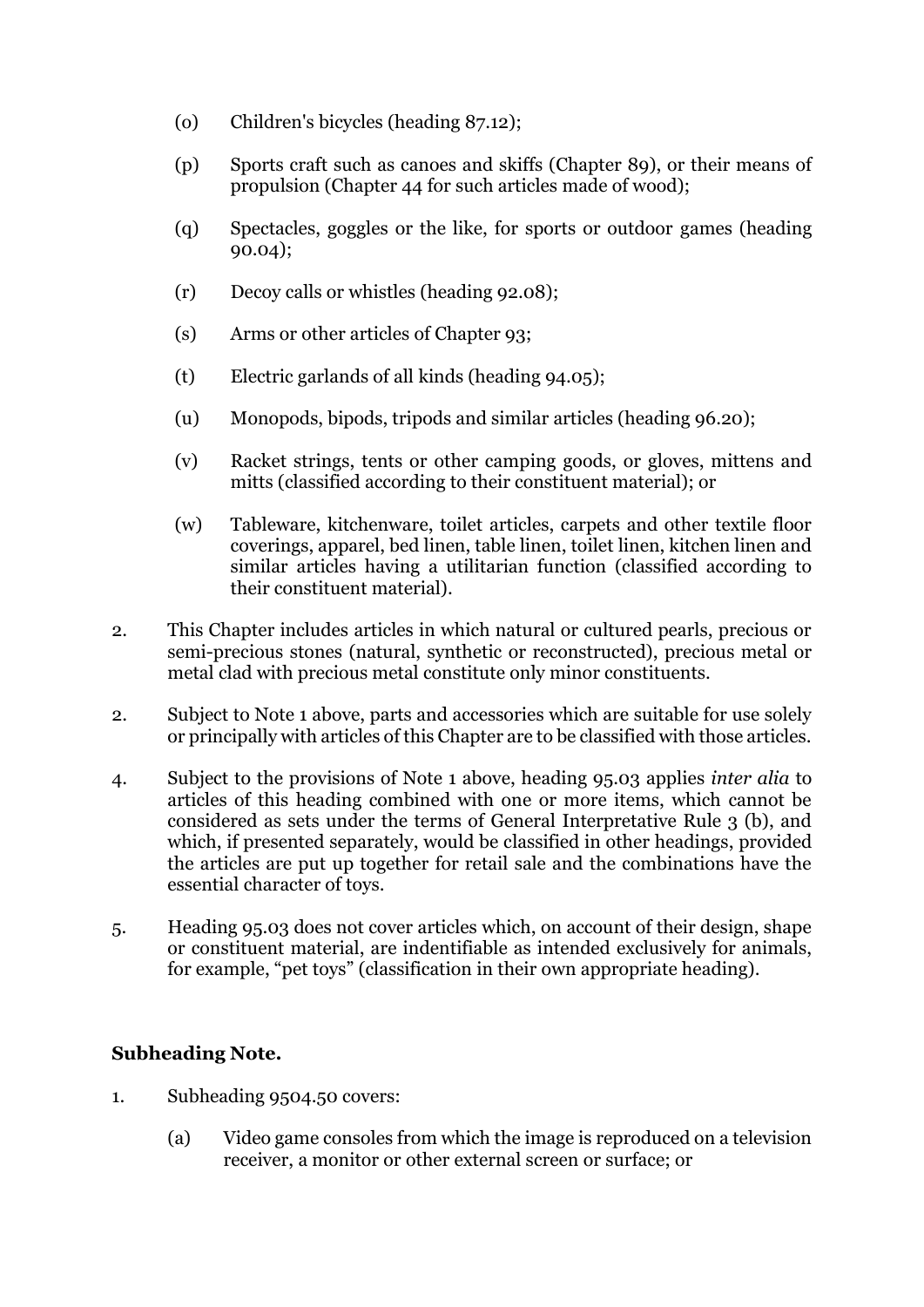(b) Video game machines having a self-contained video screen, whether or not portable.

This subheading does not cover video game consoles or machines operated by coins, banknotes, bank cards, tokens or by any other means of payment (subheading 9504.30).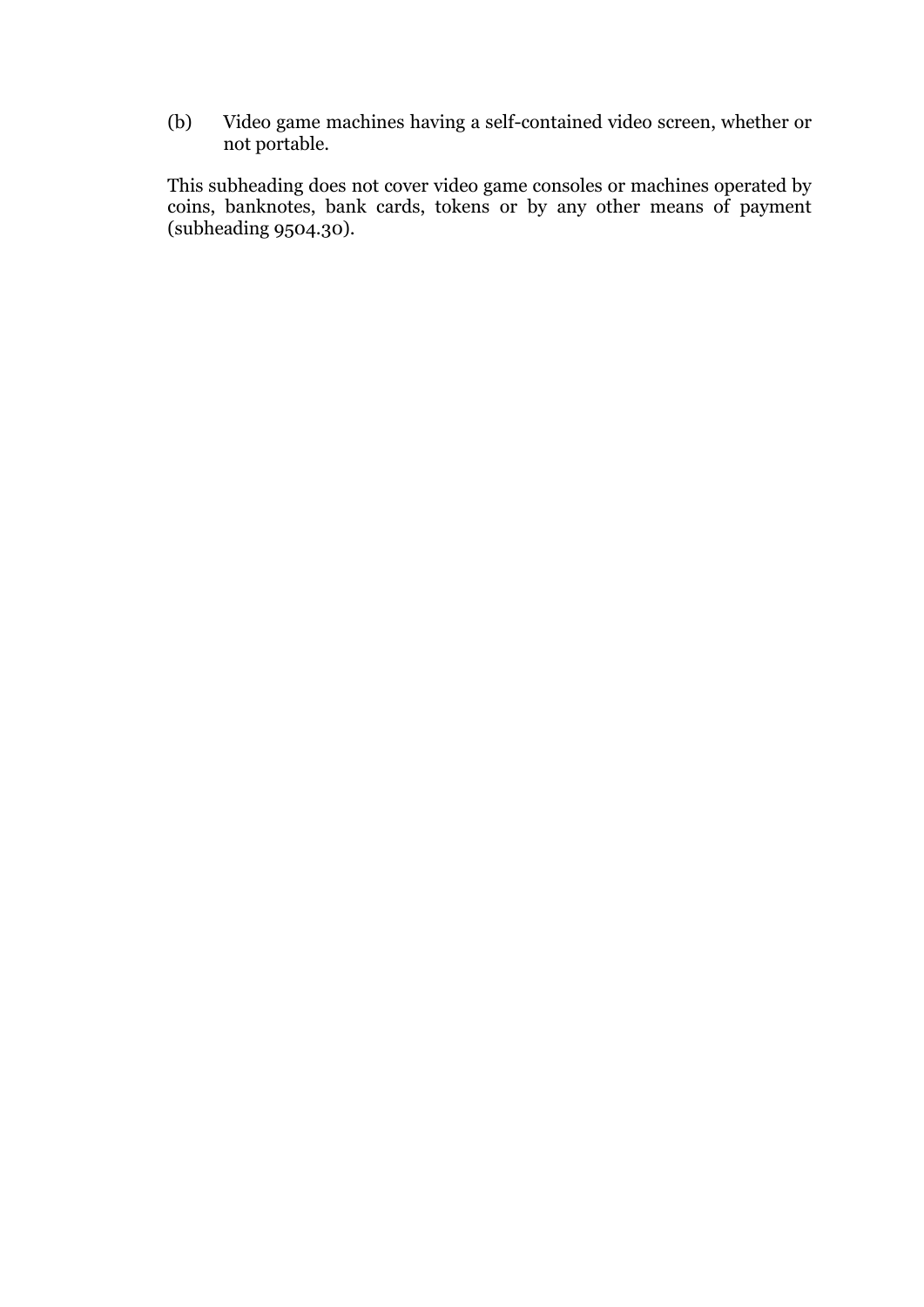| <b>HS</b> | <b>CET</b> | <b>DESCRIPTION OF GOODS</b>                                                                                                                                                                                                              | <b>DUTY</b><br><b>RATE</b> | <b>UNIT</b> | <b>SITC</b><br><b>REV4</b> |
|-----------|------------|------------------------------------------------------------------------------------------------------------------------------------------------------------------------------------------------------------------------------------------|----------------------------|-------------|----------------------------|
| [95.01]   |            | Deleted – (In Nomenclature)                                                                                                                                                                                                              |                            |             |                            |
| [95.02]   |            | Deleted – (In Nomenclature)                                                                                                                                                                                                              |                            |             |                            |
| 95.03     |            | Tricycles, scooters, pedal cars and similar<br>wheeled toys; dolls' carriages; dolls; other toys;<br>reduced-size ("scale") models<br>and<br>similar<br>recreational models, working or not; puzzles of all<br>kinds.                    |                            |             |                            |
| 9503.00   | 10         | --- Tricycles, scooters, pedal cars and similar<br>wheeled toys                                                                                                                                                                          | 25%                        | kg          | 894.211                    |
| 9503.00   | 20         | --- Dolls' carriages                                                                                                                                                                                                                     | 25%                        | kg          | 894.212                    |
| 9503.00   | 30         | $--$ Dolls                                                                                                                                                                                                                               | 25%                        | kg          | 894.22                     |
| 9503.00   | 40         | --- Reduced-size (scale) models and similar<br>recreational models                                                                                                                                                                       | 25%                        | kg & u      | 894.24                     |
| 9503.00   | 50         | --- Puzzles of all kinds                                                                                                                                                                                                                 | 25%                        | kg & u      | 894.27                     |
| 9503.00   | 90         | --- Other toys                                                                                                                                                                                                                           | 25%                        | kg & u      | 894.29                     |
| 95.04     |            | Video game consoles and machines, articles for<br>funfair, table or parlour games, including<br>pintables, billiards, special tables for casino<br>games and automatic bowling alley equipment.                                          |                            |             |                            |
| 9504.20   | 00         | - Articles and accessories for billiards of all kinds                                                                                                                                                                                    | 25%                        | kg          | 894.33                     |
| 9504.30   | 00         | - Other games, operated by coins, banknotes, bank<br>cards, tokens or by any other means of<br>payment, other than automatic bowling alley<br>equipment                                                                                  | 25%                        | kg & u      | 894.35                     |
| 9504.40   | 00         | - Playing cards                                                                                                                                                                                                                          | 25%                        | kg & u      | 894.37                     |
| 9504.50   | $00\,$     | - Video game consoles and machines, other than<br>those of subheading 9504.30                                                                                                                                                            | 25%                        | kg & u      | 894.311                    |
| 9504.90   | $00\,$     | - Other:                                                                                                                                                                                                                                 |                            |             |                            |
| 9504.90   | 10         | --- Complete games of draught and chess                                                                                                                                                                                                  | 25%                        | kg & u      | 894.391                    |
| 9504.90   | 90         | $--$ Other                                                                                                                                                                                                                               | 25%                        | kg & u      | 894.399                    |
| 95.05     |            | Festive, carnival or other entertainment articles,<br>including conjuring tricks and novelty jokes.                                                                                                                                      |                            |             |                            |
| 9505.10   | 00         | - Articles for Christmas festivities:                                                                                                                                                                                                    |                            |             |                            |
| 9505.10   | 10         | --- Artificial Christmas trees                                                                                                                                                                                                           | 25%                        | kg          | 894.451                    |
| 9505.10   | 90         | $--$ Other                                                                                                                                                                                                                               | 25%                        | kg          | 894.459                    |
| 9505.90   | 00         | - Other                                                                                                                                                                                                                                  | 25%                        | kg          | 894.49                     |
| 95.06     |            | Articles and equipment for general physical<br>exercise, gymnastics, athletics, other sports<br>(including table-tennis) or outdoor games, not<br>specified or included elsewhere in this Chapter;<br>swimming pools and paddling pools. |                            |             |                            |
|           |            | - Snow-skis and other snow-ski equipment:                                                                                                                                                                                                |                            |             |                            |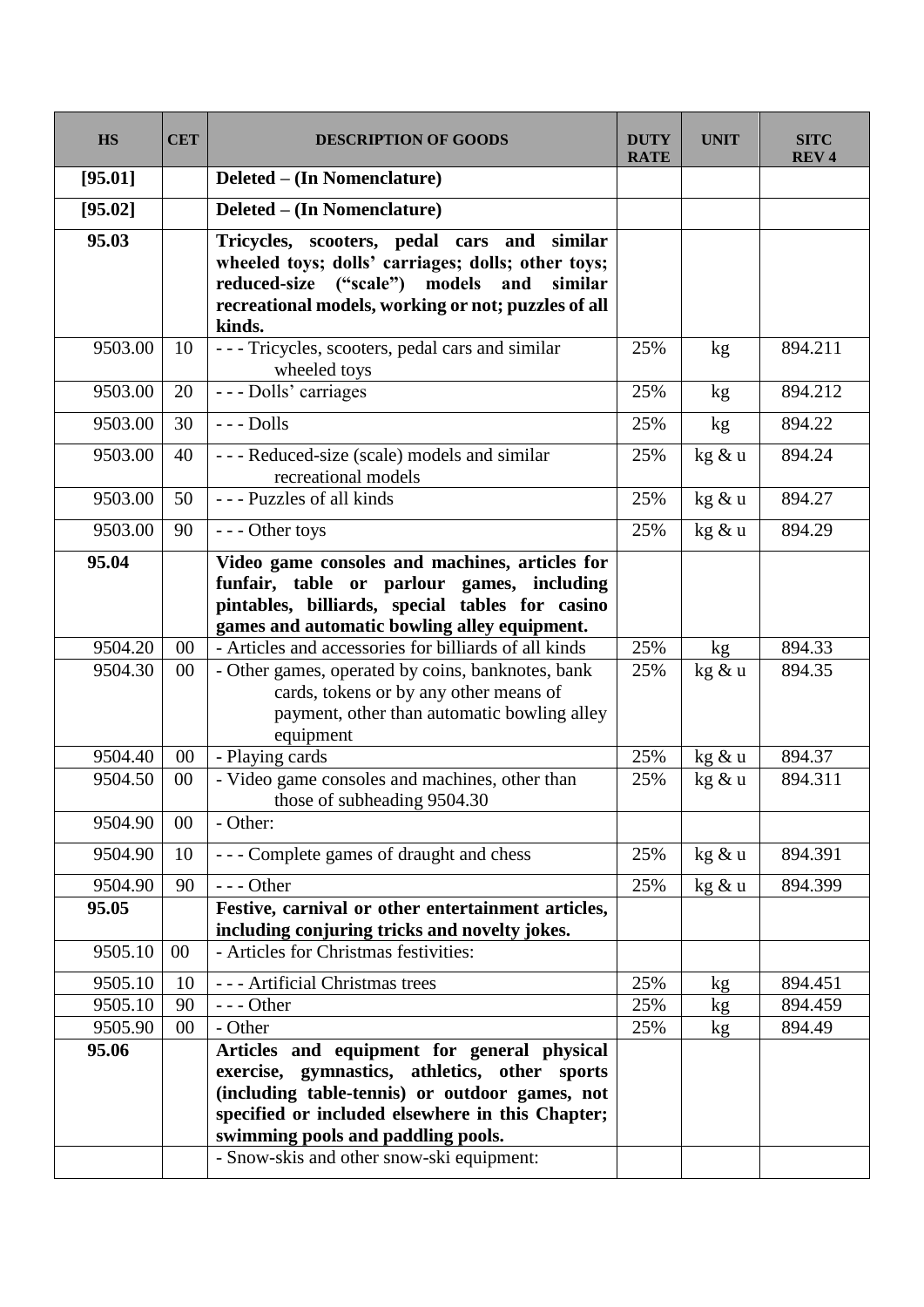| <b>HS</b> | <b>CET</b> | <b>DESCRIPTION OF GOODS</b>                                                           | <b>DUTY</b><br><b>RATE</b> | <b>UNIT</b>     | <b>SITC</b><br><b>REV4</b> |
|-----------|------------|---------------------------------------------------------------------------------------|----------------------------|-----------------|----------------------------|
| 9506.11   | 00         | - - Skis                                                                              | Free                       | kg & 2u         | 894.731                    |
| 9506.12   | 00         | - - Ski-fastenings (ski-bindings)                                                     | Free                       | kg              | 894.732                    |
| 9506.19   | 00         | - - Other                                                                             | Free                       | kg              | 894.739                    |
|           |            | - Water-skis, surf-boards, sailboards and other<br>water-sport equipment:             |                            |                 |                            |
| 9506.21   | 00         | - - Sailboards                                                                        | Free                       | $\text{kg}$ & u | 894.741                    |
| 9506.29   | 00         | - - Other                                                                             | Free                       | kg & u          | 894.749                    |
|           |            | - Golf clubs and other golf equipment:                                                |                            |                 |                            |
| 9506.31   | 00         | - - Clubs, complete                                                                   | 10%                        | kg & u          | 894.751                    |
| 9506.32   | 00         | - - Balls                                                                             | 10%                        | kg & u          | 894.752                    |
| 9506.39   | 00         | - - Other                                                                             | 10%                        | kg & u          | 894.759                    |
| 9506.40   | 00         | - Articles and equipment for table-tennis                                             | Free                       | kg              | 894.791                    |
|           |            | - Tennis, badminton or similar rackets, whether or<br>not strung:                     |                            |                 |                            |
| 9506.51   | 00         | - - Lawn-tennis rackets, whether or not strung                                        | Free                       | kg & u          | 894.761                    |
| 9506.59   | 00         | - - Other                                                                             | Free                       | kg & u          | 894.769                    |
|           |            | - Balls, other than golf balls and table-tennis balls:                                |                            |                 |                            |
| 9506.61   | 00         | - - Lawn-tennis balls                                                                 | Free                       | kg & u          | 894.792                    |
| 9506.62   | 00         | - - Inflatable:                                                                       |                            |                 |                            |
| 9506.62   | 10         | --- For soccer                                                                        | Free                       | kg & u          | 894.7931                   |
| 9506.62   | 90         | $--$ Other                                                                            | Free                       | kg & u          | 894.7939                   |
| 9506.69   | 00         | - - Other                                                                             | Free                       | kg & u          | 894.794                    |
| 9506.70   | $00\,$     | - Ice skates and roller skates, including skating<br>boots with skates attached       | Free                       | kg & 2u         | 894.72                     |
|           |            | - Other:                                                                              |                            |                 |                            |
| 9506.91   | $00\,$     | - - Articles and equipment for general physical<br>exercise, gymnastics or athletics: |                            |                 |                            |
| 9506.91   | 10         | - - - For gymnastics                                                                  | 10%                        | kg              | 894.781                    |
| 9506.91   | 20         | - - - For athletics                                                                   | Free                       | kg <sub>2</sub> | 894.782                    |
| 9506.91   | 90         | --- Other                                                                             | Free                       | kg              | 894.789                    |
| 9506.99   | 00         | - - Other:                                                                            |                            |                 |                            |
| 9506.99   | 10         | --- For cricket, other than cricket balls                                             | Free                       | kg              | 894.795                    |
| 9506.99   | 20         | --- For soccer, other than soccer balls                                               | Free                       | kg              | 894.796                    |
| 9506.99   | 30         | - - - For lawn tennis, other than tennis rackets and<br>balls                         | Free                       | kg              | 894.797                    |
| 9506.99   | 40         | - - - Swimming pools and paddling pools                                               | 25%                        | kg              | 894.798                    |
| 9506.99   | 90         | --- For other sports or outdoor games                                                 | Free                       | kg              | 894.799                    |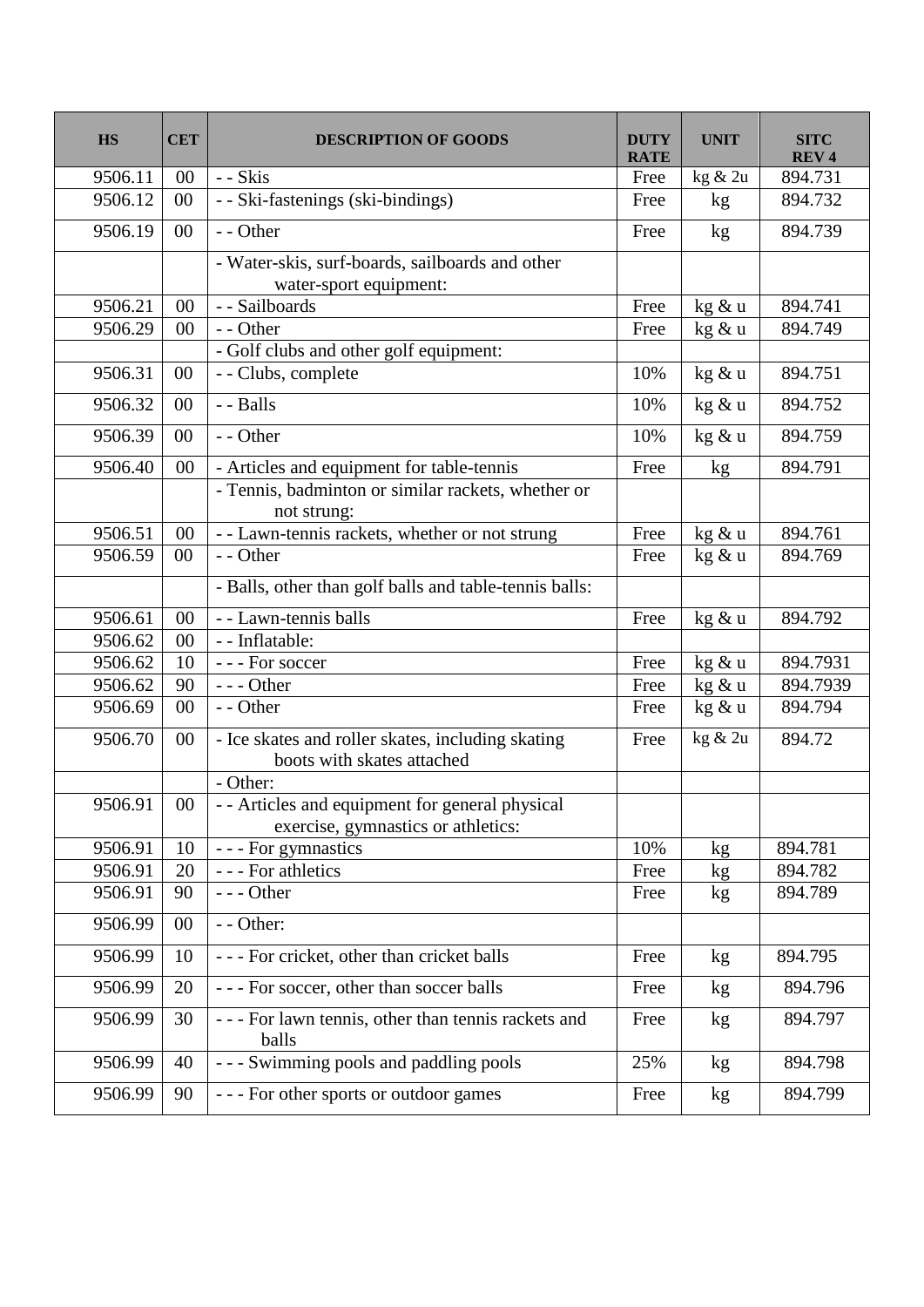| <b>HS</b> | <b>CET</b> | <b>DESCRIPTION OF GOODS</b>                           | <b>DUTY</b><br><b>RATE</b> | <b>UNIT</b> | <b>SITC</b><br><b>REV4</b> |
|-----------|------------|-------------------------------------------------------|----------------------------|-------------|----------------------------|
| 95.07     |            | Fishing rods, fish-hooks and other line fishing       |                            |             |                            |
|           |            | tackle; fish landing nets, butterfly nets and similar |                            |             |                            |
|           |            | nets; decoy "birds" (other than those of heading      |                            |             |                            |
|           |            | 92.08 or 97.05) and similar hunting or shooting       |                            |             |                            |
|           |            | requisites.                                           |                            |             |                            |
| 9507.10   | $00\,$     | - Fishing rods                                        | Free                       | kg & u      | 894.711                    |
| 9507.20   | $00\,$     | - Fish-hooks, whether or not snelled                  | Free                       | kg          | 894.712                    |
| 9507.30   | $00\,$     | - Fishing reels                                       | Free                       | kg & u      | 894.713                    |
| 9507.90   | $00\,$     | - Other:                                              |                            |             |                            |
| 9507.90   | 10         | --- Other fishing tackle                              | Free                       | kg & u      | 894.714                    |
| 9507.90   | 90         | $--$ Other                                            | 25%                        | kg & u      | 894.719                    |
| 95.08     |            | Roundabouts, swings, shooting galleries and other     |                            |             |                            |
|           |            | fairground amusements; travelling circuses, and       |                            |             |                            |
|           |            | travelling menageries; travelling theatres.           |                            |             |                            |
| 9508.10   | $00\,$     | - Travelling circuses and travelling menageries       | 25%                        | kg          | 694.61                     |
| 9508.90   | $00\,$     | - Other                                               | 25%                        | kg          | 694.62                     |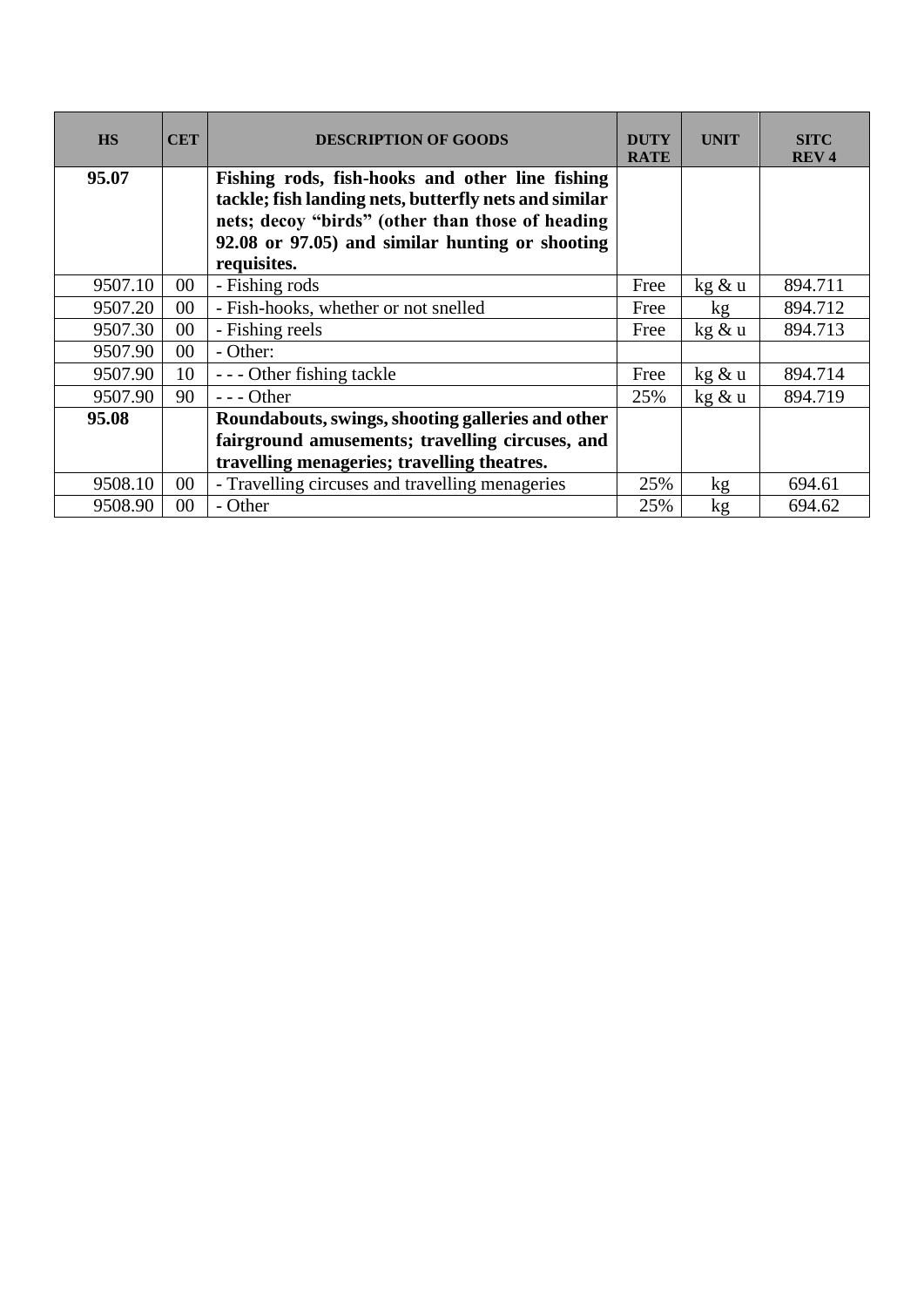# **CHAPTER 96**

# **MISCELLANEOUS MANUFACTURED ARTICLES**

## **Notes.**

- 1. This Chapter does not cover:
	- (a) Pencils for cosmetic or toilet uses (Chapter 33);

(b) Articles of Chapter 66 (for example, parts of umbrellas or walking-sticks);

- (c) Imitation jewellery (heading 71.17);
- (d) Parts of general use, as defined in Note 2 to Section XV, of base metal (Section XV), or similar goods of plastics (Chapter 39);
- (e) Cutlery or other articles of Chapter 82 with handles or other parts of carving or moulding materials; heading 96.01 or 96.02 applies, however, to separately presented handles or other parts of such articles;
- (f) Articles of Chapter 90 (for example, spectacle frames (heading 90.03), mathematical drawing pens (heading 90.17), brushes of a kind specialised for use in dentistry or for medical, surgical or veterinary purposes (heading 90.18));
- (g) Articles of Chapter 91 (for example, clock or watch cases);
- (h) Musical instruments or parts or accessories thereof (Chapter 92);
- (ij) Articles of Chapter 93 (arms and parts thereof);
- (k) Articles of Chapter 94 (for example, furniture, lamps and lighting fittings);
- (l) Articles of Chapter 95 (toys, games, sports requisites); or
- (m) Works of art, collectors' pieces or antiques (Chapter 97).
- 2. In heading 96.02 the expression "vegetable or mineral carving material" means:
	- (a) Hard seeds, pips, hulls and nuts and similar vegetable materials of a kind used for carving (for example, corozo and dom);
	- (b) Amber, meerschaum, agglomerated amber and agglomerated meerschaum, jet and mineral substitutes for jet.
- 3. In heading 96.03 the expression "prepared knots and tufts for broom or brush making" applies only to unmounted knots and tufts of animal hair, vegetable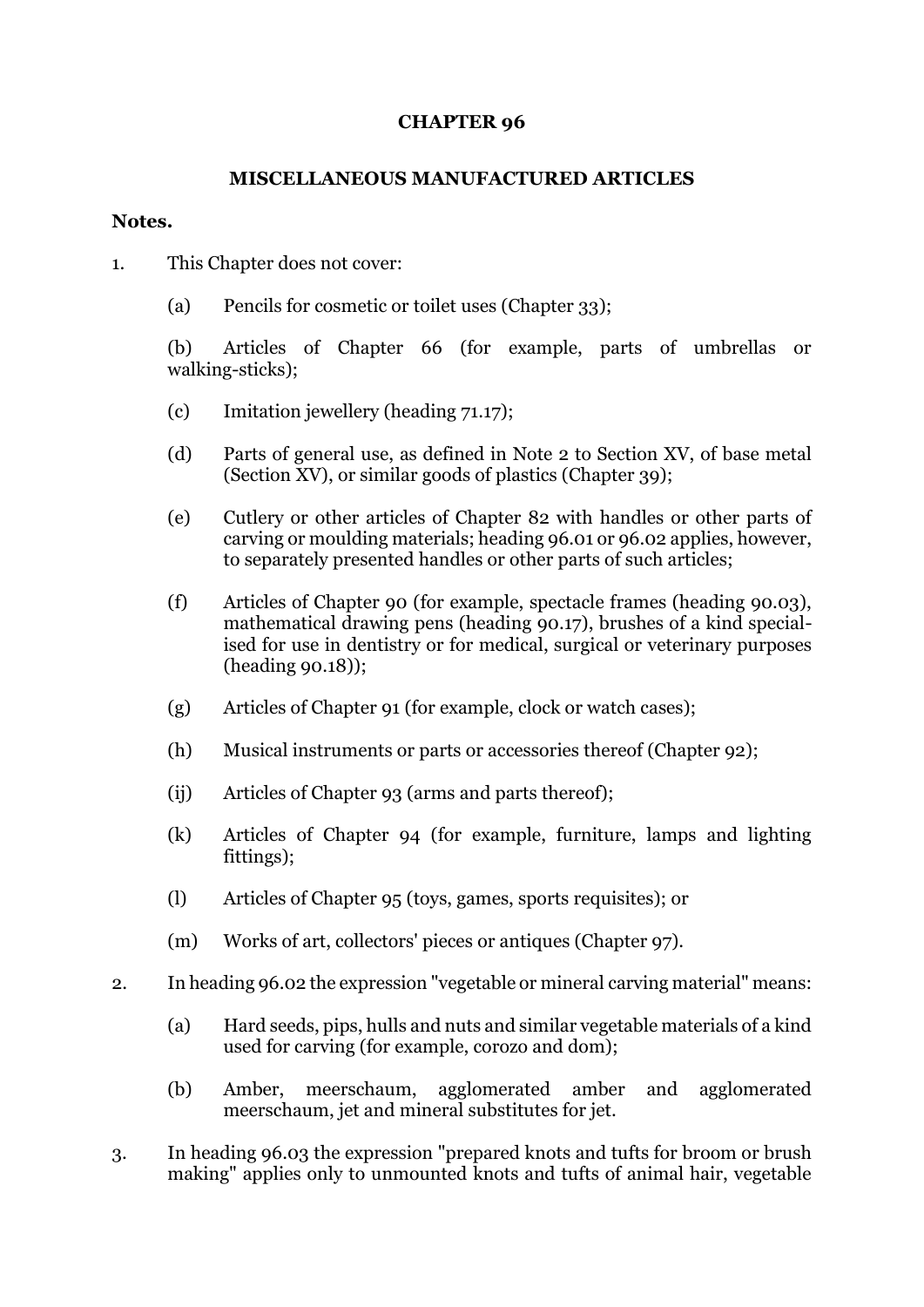fibre or other material, which are ready for incorporation without division in brooms or brushes, or which require only such further minor processes as trimming to shape at the top, to render them ready for such incorporation.

4. Articles of this Chapter, other than those of headings 96.01 to 96.06 or 96.15, remain classified in the Chapter whether or not composed wholly or partly of precious metal or metal clad with precious metal, of natural or cultured pearls, or precious or semi-precious stones (natural, synthetic or reconstructed). However, headings 96.01 to 96.06 and 96.15 include articles in which natural or cultured pearls, precious or semi- precious stones (natural, synthetic or reconstructed), precious metal or metal clad with precious metal constitute only minor constituents.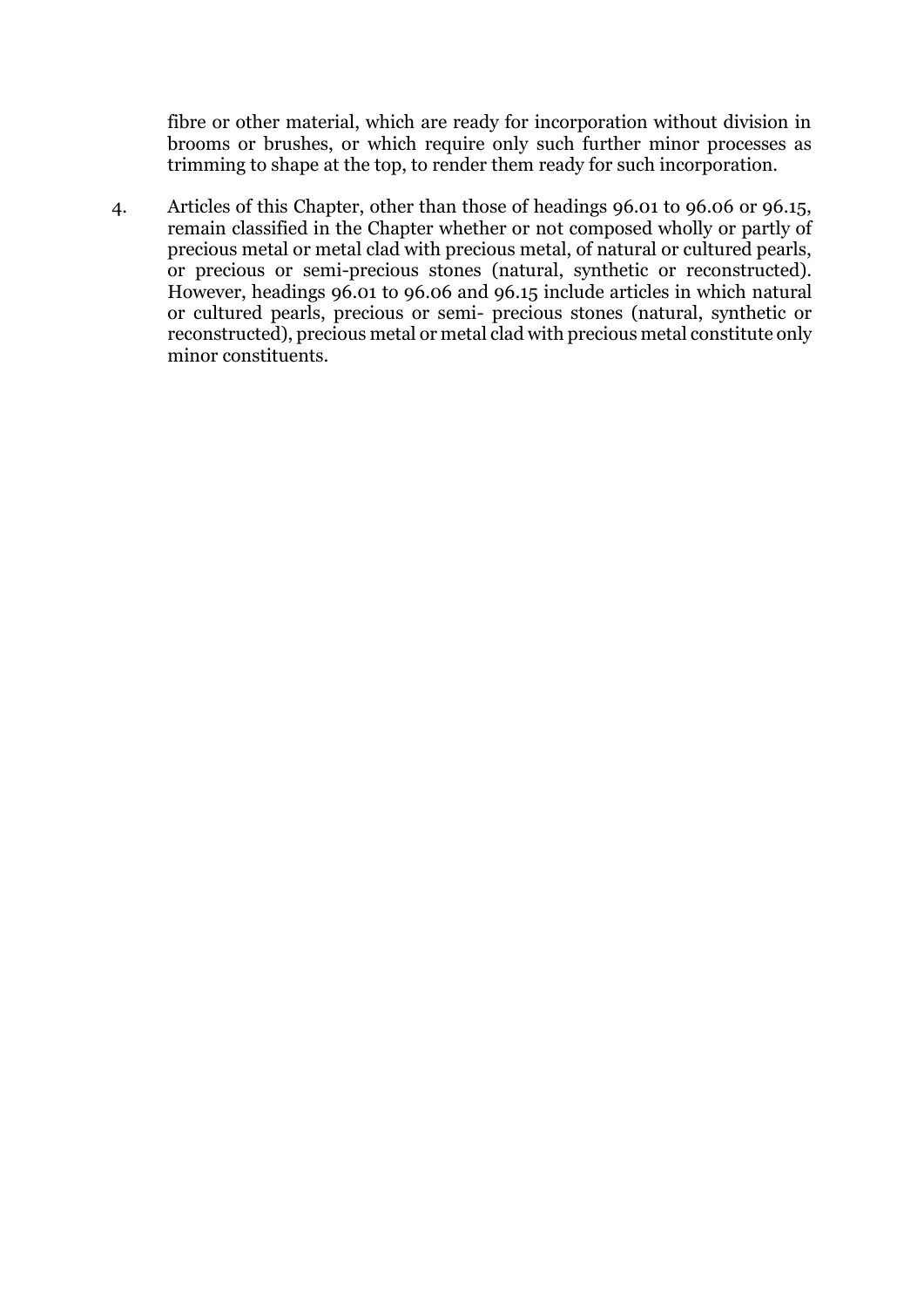| <b>HS</b> | <b>CET</b> | <b>DESCRIPTION OF GOODS</b>                                                                                                                                                                                                                                                                                                                                                             | <b>DUTY</b><br><b>RATE</b> | <b>UNIT</b>     | <b>SITC</b><br><b>REV4</b> |
|-----------|------------|-----------------------------------------------------------------------------------------------------------------------------------------------------------------------------------------------------------------------------------------------------------------------------------------------------------------------------------------------------------------------------------------|----------------------------|-----------------|----------------------------|
| 96.01     |            | Worked ivory, bone, tortoise-shell, horn, antlers,<br>coral, mother-of-pearl and other animal carving<br>material, and articles of these materials<br>(including articles obtained by moulding).                                                                                                                                                                                        |                            |                 |                            |
| 9601.10   | $00\,$     | - Worked ivory and articles of ivory                                                                                                                                                                                                                                                                                                                                                    | 25%                        | kg              | 899.111                    |
| 9601.90   | 00         | - Other:                                                                                                                                                                                                                                                                                                                                                                                |                            |                 |                            |
| 9601.90   | 10         | --- Articles                                                                                                                                                                                                                                                                                                                                                                            | 25%                        | kg              | 899.112                    |
| 9601.90   | 90         | - - - Animal carving material                                                                                                                                                                                                                                                                                                                                                           | 25%                        | kg              | 899.119                    |
| 96.02     |            | Worked vegetable or mineral carving material<br>and articles of these materials; moulded or<br>carved articles of wax, of stearin, of natural<br>gums or natural resins or of modelling pastes,<br>and other moulded or carved articles, not<br>elsewhere specified or included; worked,<br>unhardened gelatin (except gelatin of heading<br>35.03) and articles of unhardened gelatin. |                            |                 |                            |
| 9602.00   | 10         | - Articles                                                                                                                                                                                                                                                                                                                                                                              | 25%                        | kg              | 899.191                    |
| 9602.00   | 90         | - Other                                                                                                                                                                                                                                                                                                                                                                                 | 25%                        | kg              | 899.199                    |
| 96.03     |            | Brooms, brushes (including brushes constituting<br>parts of machines, appliances or vehicles),<br>hand-operated mechanical floor sweepers, not<br>motorised, mops and feather dusters; prepared<br>knots and tufts for broom or brush making;<br>paint pads and rollers; squeegees (other than<br>roller squeegees).                                                                    |                            |                 |                            |
| 9603.10   | 00         | - Brooms and brushes, consisting of twigs or other<br>vegetable materials bound together, with or without<br>handles<br>- Tooth brushes, shaving brushes, hair brushes, nail<br>brushes, eyelash brushes and other toilet brushes for<br>use on the person, including such brushes<br>constituting parts of appliances:                                                                 | 25%                        | kg & u          | 899.721                    |
| 9603.21   | 00         | - - Tooth brushes, including dental-plate brushes                                                                                                                                                                                                                                                                                                                                       | Free                       | kg & u          | 899.722                    |
| 9603.29   | 00         | - - Other                                                                                                                                                                                                                                                                                                                                                                               | 25%                        | $\text{kg}$ & u | 899.723                    |
| 9603.30   | $00\,$     | - Artists' brushes, writing brushes and similar<br>brushes for the application of cosmetics:                                                                                                                                                                                                                                                                                            |                            |                 |                            |
| 9603.30   | 10         | --- Artists' brushes                                                                                                                                                                                                                                                                                                                                                                    | 5%                         | kg & u          | 899.724                    |
| 9603.30   | 20         | - - - Writing brushes                                                                                                                                                                                                                                                                                                                                                                   | 5%                         | kg & u          | 899.725                    |
| 9603.30   | 90         | $--$ Other                                                                                                                                                                                                                                                                                                                                                                              | 25%                        | kg & u          | 899.726                    |
| 9603.40   | 00         | - Paint, distemper, varnish or similar brushes (other<br>than brushes of subheading 9603.30); paint pads<br>and rollers:                                                                                                                                                                                                                                                                |                            |                 |                            |
| 9603.40   | 20         | - - - Paint, distemper, varnish or similar brushes<br>(other than brushes of subheading 9603.30)                                                                                                                                                                                                                                                                                        | 15%                        | kg & u          | 899.7272                   |
| 9603.40   | 30         | - - - Paint pads and rollers                                                                                                                                                                                                                                                                                                                                                            | 15%                        | kg & u          | 899.7273                   |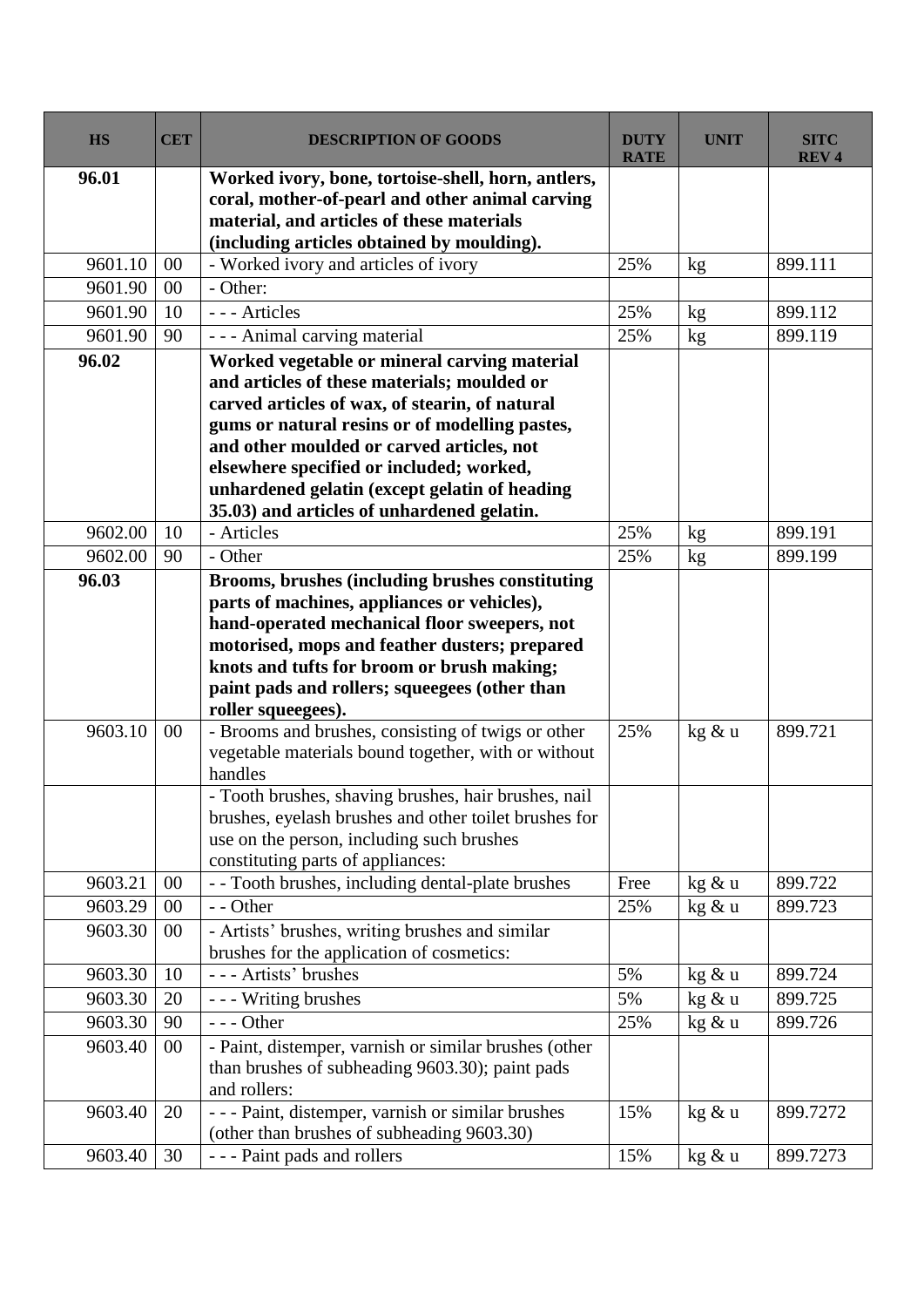| <b>HS</b> | <b>CET</b> | <b>DESCRIPTION OF GOODS</b>                                                                                                                                                                                                                 | <b>DUTY</b><br><b>RATE</b> | <b>UNIT</b> | SITC<br><b>REV4</b> |
|-----------|------------|---------------------------------------------------------------------------------------------------------------------------------------------------------------------------------------------------------------------------------------------|----------------------------|-------------|---------------------|
| 9603.50   | 00         | - Other brushes constituting parts of machines,                                                                                                                                                                                             | 5%                         | kg & u      | 899.728             |
|           |            | appliances or vehicles                                                                                                                                                                                                                      |                            |             |                     |
| 9603.90   | 00         | - Other:                                                                                                                                                                                                                                    |                            |             |                     |
| 9603.90   | 10         | - - - Feather dusters                                                                                                                                                                                                                       | 25%                        | kg & u      | 899.7291            |
| 9603.90   | 20         | --- Scrubbing brushes                                                                                                                                                                                                                       | 25%                        | kg & u      | 899.7292            |
| 9603.90   | 30         | --- Brooms and mops for sweeping roads and<br>floors                                                                                                                                                                                        | 25%                        | kg & u      | 899.7293            |
| 9603.90   | 40         | --- Other brushes for household use                                                                                                                                                                                                         | 25%                        | kg & u      | 899.7294            |
| 9603.90   | 50         | --- Prepared knots and tufts for broom or brush<br>making                                                                                                                                                                                   | 15%                        | kg & u      | 899.7295            |
| 9603.90   | 90         | $--$ Other                                                                                                                                                                                                                                  | 5%                         | kg & u      | 899.7299            |
| 96.04     |            | Hand sieves and hand riddles.                                                                                                                                                                                                               |                            |             |                     |
| 9604.00   | 10         | - - - Hand sieves                                                                                                                                                                                                                           | 5%                         | kg & u      | 899.811             |
| 9604.00   | 20         | --- Hand riddles                                                                                                                                                                                                                            | 5%                         | kg & u      | 899.812             |
| 9605.00   | $\bf{00}$  | Travel sets for personal toilet, sewing or shoe or<br>clothes cleaning.                                                                                                                                                                     | 25%                        | kg & u      | 831.3               |
| 96.06     |            | Buttons, press-fasteners, snap-fasteners and<br>press-studs, button moulds and other parts of<br>these articles; button blanks.                                                                                                             |                            |             |                     |
| 9606.10   | 00         | - Press-fasteners, snap-fasteners and press-studs and<br>parts therefor                                                                                                                                                                     | 5%                         | kg          | 899.831             |
|           |            | - Buttons:                                                                                                                                                                                                                                  |                            |             |                     |
| 9606.21   | $00\,$     | - - Of plastics, not covered with textile material                                                                                                                                                                                          | 5%                         | kg          | 899.832             |
| 9606.22   | 00         | - - Of base metal, not covered with textile material                                                                                                                                                                                        | 5%                         | kg          | 899.833             |
| 9606.29   | 00         | - - Other                                                                                                                                                                                                                                   | 5%                         | kg          | 899.839             |
| 9606.30   | $00\,$     | - Button moulds and other parts of buttons; button<br>blanks                                                                                                                                                                                | 5%                         | kg          | 899.84              |
| 96.07     |            | Slide fasteners and parts thereof.                                                                                                                                                                                                          |                            |             |                     |
|           |            | - Slide fasteners:                                                                                                                                                                                                                          |                            |             |                     |
| 9607.11   | 00         | - - Fitted with chain scoops of base metal                                                                                                                                                                                                  | 15%                        | kg          | 899.851             |
| 9607.19   | 00         | - - Other                                                                                                                                                                                                                                   | 15%                        | kg          | 899.859             |
| 9607.20   | 00         | - Parts:                                                                                                                                                                                                                                    |                            |             |                     |
| 9607.20   | 10         | - - - Continuous chain                                                                                                                                                                                                                      | 5%                         | kg          | 899.861             |
| 9607.20   | 90         | $--$ Other                                                                                                                                                                                                                                  | 5%                         | kg          | 899.869             |
| 96.08     |            | Ball point pens; felt tipped and other<br>porous-tipped pens and markers; fountain pens,<br>stylograph pens and other pens; duplicating<br>stylos; propelling or sliding pencils; pen-holders,<br>pencil-holders and similar holders; parts |                            |             |                     |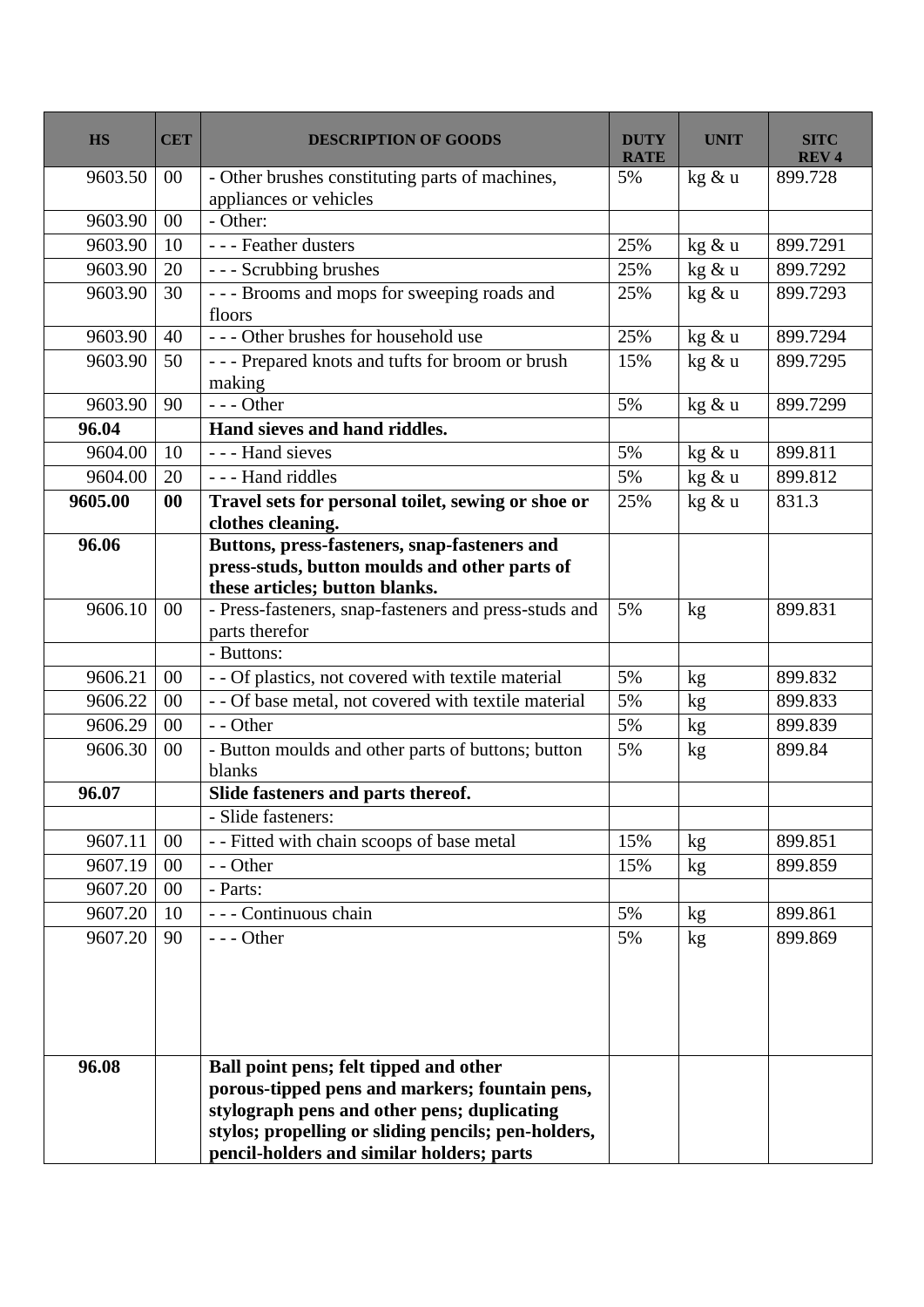| <b>HS</b> | <b>CET</b> | <b>DESCRIPTION OF GOODS</b>                                                             | <b>DUTY</b><br><b>RATE</b> | <b>UNIT</b>   | <b>SITC</b><br><b>REV4</b> |
|-----------|------------|-----------------------------------------------------------------------------------------|----------------------------|---------------|----------------------------|
|           |            | (including caps and clips) of the foregoing                                             |                            |               |                            |
|           |            | articles, other than those of heading 96.09.                                            |                            |               |                            |
| 9608.10   | $00\,$     | - Ball point pens                                                                       | 20%                        | kg & u        | 895.211                    |
| 9608.20   | 00         | - Felt tipped and other porous-tipped pens and                                          | 20%                        | kg & u        | 895.212                    |
|           |            | markers                                                                                 |                            |               |                            |
| 9608.30   | 00         | - Fountain pens, stylograph pens and other pens:                                        | 20%                        | kg & u        | 895.214                    |
| 9608.40   | $00\,$     | - Propelling or sliding pencils                                                         | 20%                        | kg & u        | 895.215                    |
| 9608.50   | 00         | - Sets of articles from two or more of the foregoing<br>subheadings                     | 20%                        | kg & u        | 895.216                    |
| 9608.60   | 00         | - Refills for ball point pens, comprising the<br>ballpoint and ink-reservoir            | 20%                        | kg & u        | 895.217                    |
|           |            | - Other:                                                                                |                            |               |                            |
| 9608.91   | $00\,$     | - - Pen nibs and nib points                                                             | 5%                         | kg & u        | 895.22                     |
| 9608.99   | $00\,$     | - - Other:                                                                              |                            |               |                            |
| 9608.99   | 10         | --- Pen-holders, pencil-holders and similar holders                                     | 20%                        | kg            | 895.2192                   |
| 9608.99   | 20         | --- Barrels and covers for ball point pens                                              | 20%                        | kg            | 895.2191                   |
| 9608.99   | 90         | $--$ Other                                                                              | 5%                         | kg            | 895.2199                   |
| 96.09     |            | Pencils (other than pencils of heading 96.08),                                          |                            |               |                            |
|           |            | crayons, pencil leads, pastels, drawing charcoals,                                      |                            |               |                            |
|           |            | writing or drawing chalks and tailors' chalks.                                          |                            |               |                            |
| 9609.10   | 00         | - Pencils and crayons, with leads encased in a rigid<br>sheath:                         |                            |               |                            |
| 9609.10   | 10         | --- Writing or drawing pencils                                                          | 10%                        | kg            | 895.231                    |
| 9609.10   | 20         | - - - Crayons                                                                           | 10%                        | kg            | 895.232                    |
| 9609.20   | 00         | - Pencil leads, black or coloured                                                       | 10%                        | kg            | 895.233                    |
| 9609.90   | 00         | - Other:                                                                                |                            |               |                            |
| 9609.90   | 10         | --- Writing or drawing chalks                                                           | 10%                        | $\mathrm{kg}$ | 895.234                    |
| 9609.90   | 90         | --- Other                                                                               | 10%                        | kg            | 895.239                    |
| 96.10     |            | Slates and boards, with writing or drawing                                              |                            |               |                            |
|           |            | surfaces, whether or not framed.                                                        |                            |               |                            |
| 9610.00   | 10         | --- Writing or drawing boards                                                           | 10%                        | kg            | 895.921                    |
| 9610.00   | 90         | $--$ Other                                                                              | 5%                         | kg            | 895.929                    |
| 96.11     |            | Date, sealing or numbering stamps, and the like                                         |                            |               |                            |
|           |            | (including devices for printing or embossing                                            |                            |               |                            |
|           |            | labels), designed for operating in the hand;<br>hand-operated composing sticks and hand |                            |               |                            |
|           |            | printing sets incorporating such composing                                              |                            |               |                            |
|           |            | sticks.                                                                                 |                            |               |                            |
| 9611.00   | 10         | - - - Rubber stamps                                                                     | 25%                        | kg            | 895.931                    |
| 9611.00   | 90         | $--$ Other                                                                              | 25%                        | kg            | 895.939                    |
| 96.12     |            | Typewriter or similar ribbons, inked or                                                 |                            |               |                            |
|           |            | otherwise prepared for giving impressions,                                              |                            |               |                            |
|           |            | whether or not on spools or in cartridges; ink-                                         |                            |               |                            |
|           |            | pads, whether or not inked, with or without                                             |                            |               |                            |
|           |            | boxes.                                                                                  |                            |               |                            |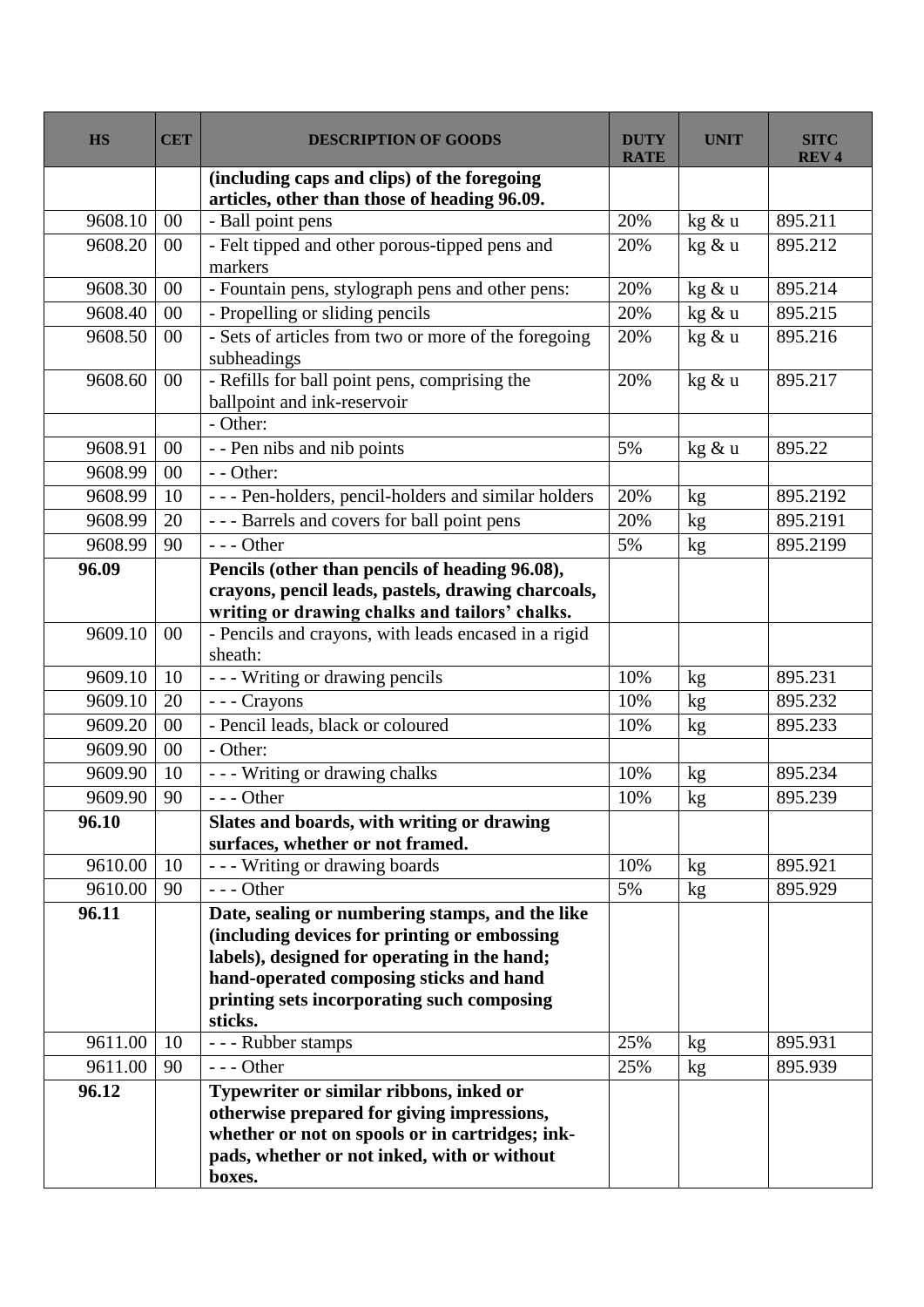| <b>HS</b>          | <b>CET</b> | <b>DESCRIPTION OF GOODS</b>                                                     | <b>DUTY</b><br><b>RATE</b> | <b>UNIT</b> | <b>SITC</b><br><b>REV4</b> |
|--------------------|------------|---------------------------------------------------------------------------------|----------------------------|-------------|----------------------------|
| 9612.10            | 00         | - Ribbons:                                                                      |                            |             |                            |
| 9612.10            | 10         | --- Typewriter ribbons on open spools                                           | 5%                         | kg & u      | 895.941                    |
| 9612.10            | 90         | $--$ Other                                                                      | 5%                         | kg & u      | 895.942                    |
| 9612.20            | 00         | - Ink-pads                                                                      | 5%                         | kg & u      | 895.943                    |
| 96.13              |            | Cigarette lighters and other lighters, whether or                               |                            |             |                            |
|                    |            | not mechanical or electrical, and parts thereof<br>other than flints and wicks. |                            |             |                            |
| 9613.10            | 00         | - Pocket lighters, gas fuelled, non-refillable                                  | 25%                        | kg & u      | 899.331                    |
| 9613.20            | $00\,$     | - Pocket lighters, gas fuelled, refillable                                      | 25%                        | kg & u      | 899.332                    |
| 9613.80            | 00         | - Other lighters                                                                | 25%                        | kg & u      | 899.339                    |
| 9613.90            | 00         | - Parts                                                                         | 25%                        | kg & u      | 899.35                     |
| 9614.00            | 00         | Smoking pipes (including pipe bowls) and cigar                                  | 25%                        | kg & u      | 899.37                     |
|                    |            | or cigarette holders, and parts thereof.                                        |                            |             |                            |
| 96.15              |            | Combs, hair-slides and the like; hair-pins,                                     |                            |             |                            |
|                    |            | curling pins, curling grips, hair-curlers and the                               |                            |             |                            |
|                    |            | like, other than those of heading 85.16, and parts                              |                            |             |                            |
|                    |            | thereof.                                                                        |                            |             |                            |
| 9615.11            | 00         | - Combs, hair-slides and the like:                                              |                            |             |                            |
|                    |            | - - Of hard rubber or plastics:<br>$--$ Combs                                   |                            |             |                            |
| 9615.11<br>9615.11 | 10<br>20   | - - - Hair slides and the like                                                  | 25%<br>25%                 | kg          | 899.891<br>899.892         |
| 9615.19            | 00         | - - Other:                                                                      |                            | kg          |                            |
| 9615.19            | 10         | --- Combs                                                                       | 25%                        |             | 899.893                    |
| 9615.19            | 20         | - - - Hair slides and the like                                                  | 25%                        | kg          | 899.894                    |
| 9615.90            | $00\,$     | - Other:                                                                        |                            | kg          |                            |
| 9615.90            | 10         | - - - Hairpins                                                                  | 25%                        | kg          | 899.895                    |
| 9615.90            | 90         | $--$ Other                                                                      | 25%                        |             | 899.899                    |
| 96.16              |            | Scent sprays and similar toilet sprays, and                                     |                            | kg          |                            |
|                    |            | mounts and heads therefor; powder-puffs and                                     |                            |             |                            |
|                    |            | pads for the application of cosmetics or toilet                                 |                            |             |                            |
|                    |            | preparations.                                                                   |                            |             |                            |
| 9616.10            | $00\,$     | - Scent sprays and similar toilet sprays, and mounts<br>and heads therefor      | 25%                        | kg          | 899.87                     |
| 9616.20            | $00\,$     | - Powder-puffs and pads for the application of                                  | 25%                        | kg          | 899.82                     |
|                    |            | cosmetics or toilet preparations                                                |                            |             |                            |
| 9617.00            | $\bf{00}$  | Vacuum flasks and other vacuum vessels,                                         | 25%                        | kg          | 899.97                     |
|                    |            | complete with cases; parts thereof other than                                   |                            |             |                            |
|                    |            | glass inners.                                                                   |                            |             |                            |
| 9618.00            | 00         | Tailors' dummies and other lay figures;                                         | 5%                         | kg          | 899.88                     |
|                    |            | automata and other animated displays used for<br>shop window dressing.          |                            |             |                            |
| 96.19              |            | Sanitary towels (pads) and tampons, napkins and                                 |                            |             |                            |
|                    |            | napkin liners for babies and similar articles, of                               |                            |             |                            |
|                    |            | any materials.                                                                  |                            |             |                            |